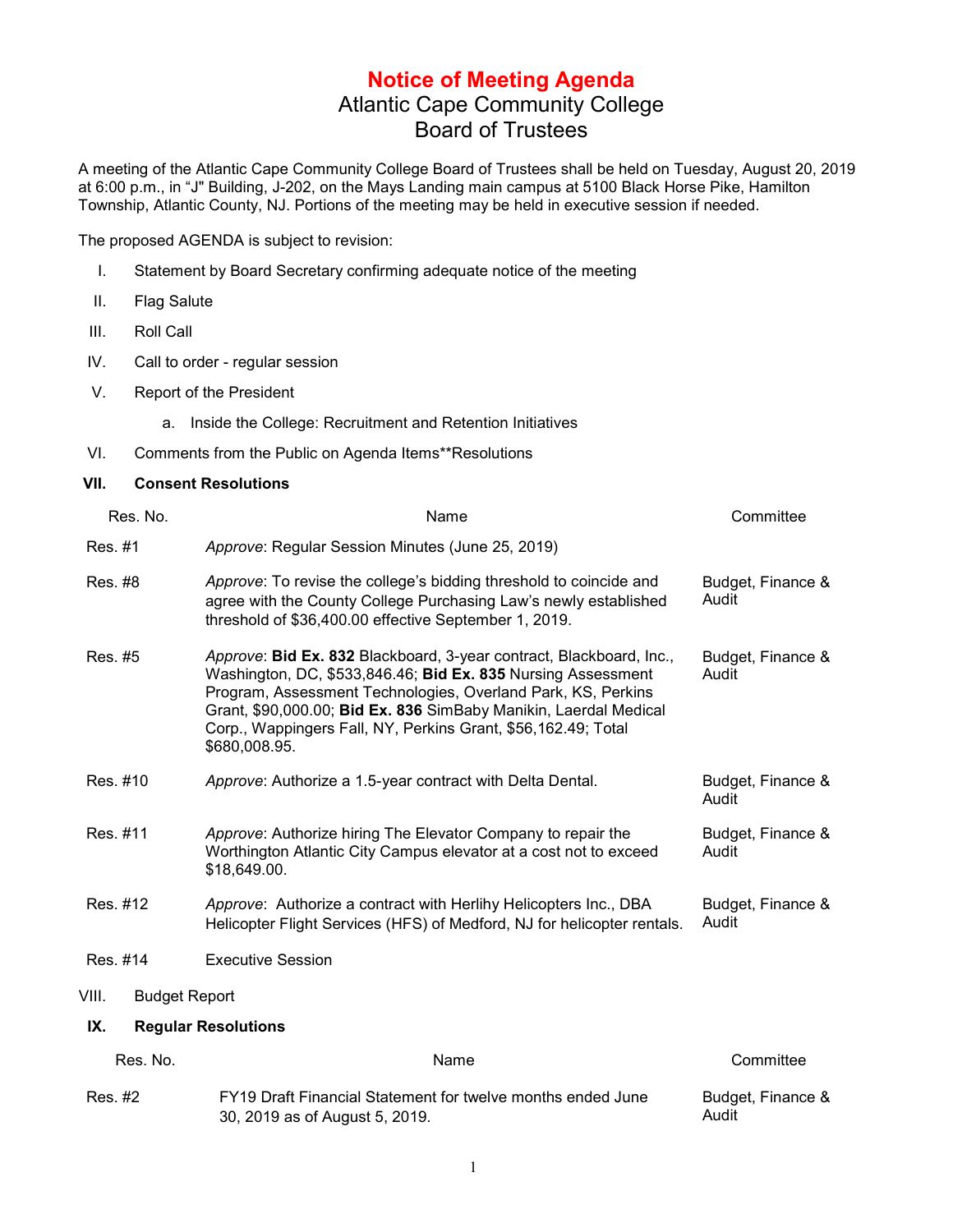| Res. No.      | Name                                                                                                                                                                                                                                                                                                                                                                                                                                                                                                                                                                                                                                                                                                                                                                                                                                                                                                                                                                                                                                                                                                                                                                                                                                                                                                                                                                                                                                                                                                                                                                                                                                                                                                                                                                                          | Committee                        |
|---------------|-----------------------------------------------------------------------------------------------------------------------------------------------------------------------------------------------------------------------------------------------------------------------------------------------------------------------------------------------------------------------------------------------------------------------------------------------------------------------------------------------------------------------------------------------------------------------------------------------------------------------------------------------------------------------------------------------------------------------------------------------------------------------------------------------------------------------------------------------------------------------------------------------------------------------------------------------------------------------------------------------------------------------------------------------------------------------------------------------------------------------------------------------------------------------------------------------------------------------------------------------------------------------------------------------------------------------------------------------------------------------------------------------------------------------------------------------------------------------------------------------------------------------------------------------------------------------------------------------------------------------------------------------------------------------------------------------------------------------------------------------------------------------------------------------|----------------------------------|
| Res. #3       | FY20 Financial Statement for one month ended July 31, 2019.                                                                                                                                                                                                                                                                                                                                                                                                                                                                                                                                                                                                                                                                                                                                                                                                                                                                                                                                                                                                                                                                                                                                                                                                                                                                                                                                                                                                                                                                                                                                                                                                                                                                                                                                   | Budget, Finance &<br>Audit       |
| Res. #81 Rev. | Approve: Tuition and Fee Schedule incorporating Aviation<br>course fees.                                                                                                                                                                                                                                                                                                                                                                                                                                                                                                                                                                                                                                                                                                                                                                                                                                                                                                                                                                                                                                                                                                                                                                                                                                                                                                                                                                                                                                                                                                                                                                                                                                                                                                                      | Budget, Finance &<br>Audit       |
| Res. #7       | Approve: To submit an application for a Capacity-Building Grant for<br>the Community College Opportunity Grant Program, in order to<br>provide planning, outreach and recruitment of students eligible<br>under the Governor's Community College Opportunity Grant<br>Program (CCOG), requesting a grant up to \$300,000 over the FY20<br>academic year.                                                                                                                                                                                                                                                                                                                                                                                                                                                                                                                                                                                                                                                                                                                                                                                                                                                                                                                                                                                                                                                                                                                                                                                                                                                                                                                                                                                                                                      | Budget, Finance &<br>Audit       |
| Res. #9       | Approve: To accept a sub-grant of \$791,106 from the NJ Health<br>Professions Consortium, over the grant term of July 15, 2019 – July<br>14, 2023, to advance health career apprenticeships and expand<br>opportunities for H1-B visa holders.                                                                                                                                                                                                                                                                                                                                                                                                                                                                                                                                                                                                                                                                                                                                                                                                                                                                                                                                                                                                                                                                                                                                                                                                                                                                                                                                                                                                                                                                                                                                                | Budget, Finance &<br>Audit       |
| Res. #4       | Appointments: Rachel Amir, Technician, Information Technology<br>Services effective August 26, 2019 at an annual salary of \$30,944;<br>Sharon Andress, Assistant Professor, Nursing, Nursing and Health<br>Sciences effective September 3, 2019 at an annual salary of<br>\$55,515; Erin DeLong, Assistant Professor, Nursing, Nursing and<br>Health Sciences effective September 3, 2019 at an annual salary of<br>\$55,515; Rachel Dieterly, Temporary Science Lab Assistant<br>effective August 21, 2019 at a pro-rated salary of \$11,574;<br>Stephanie Neville, Senior Nursing Clinical Instructor, Nursing and<br>Health Sciences effective August 26, 2019 at an annual salary of<br>\$54,870; Anne Osman, Assistant Director, CDA, Workforce<br>Development effective August 21, 2019 at an annual salary of<br>\$61,130; Kim Stowell, Manager, Office of Cape May County<br>Campus Dean/Campus Operations at an annual salary of \$45,718<br>effective September 4, 2019; William Simms, Technician,<br>Information Technology Services effective August 21, 2019 at an<br>annual salary of \$30,944; Peter Quinn, Maintenance Mechanic I,<br>Facilities effective August 21, 2019 at an annual salary of \$35,820;<br>Kenneth Cabarle, Assistant Professor, Science effective<br>September 3, 2019 at an annual salary of \$55,515; Victor DeMusz,<br>Security Officer II/Sergeant effective August 21, 2019 at an annual<br>salary of \$34,120.<br>Resignations: Clifford Burns, Technician, Information Technology<br>Services retroactive to July 19, 2019; Carleton Fernanders,<br>Security Officer II/Sergeant, Security and Public Safety retroactive<br>to August 2, 2019; Michael Rennick, Senior Manager, Grants,<br>Resource Development retroactive to August 16, 2019. | Personnel & Board<br>Development |
| Res. #4A      | Re-appointments: Effective July 29, 2019, Academy of Culinary<br>Arts Chef Educators (5).                                                                                                                                                                                                                                                                                                                                                                                                                                                                                                                                                                                                                                                                                                                                                                                                                                                                                                                                                                                                                                                                                                                                                                                                                                                                                                                                                                                                                                                                                                                                                                                                                                                                                                     | Personnel & Board<br>Development |
| Res. #6       | Approve: To reaffirm the following policies:<br>Policy No. 701 Professional Ethics for Purchasing<br>Policy No. 706 Purchases for the Personal Use of<br>$\bullet$<br>Employees<br>Policy No. 707 Property Records<br>$\bullet$                                                                                                                                                                                                                                                                                                                                                                                                                                                                                                                                                                                                                                                                                                                                                                                                                                                                                                                                                                                                                                                                                                                                                                                                                                                                                                                                                                                                                                                                                                                                                               | Personnel & Board<br>Development |
| Res. #13      | Honorary: To honor the legacy of Mr. Thomas Milhous and<br>extend to his family and friends its sincere condolences.                                                                                                                                                                                                                                                                                                                                                                                                                                                                                                                                                                                                                                                                                                                                                                                                                                                                                                                                                                                                                                                                                                                                                                                                                                                                                                                                                                                                                                                                                                                                                                                                                                                                          | Personnel & Board<br>Development |